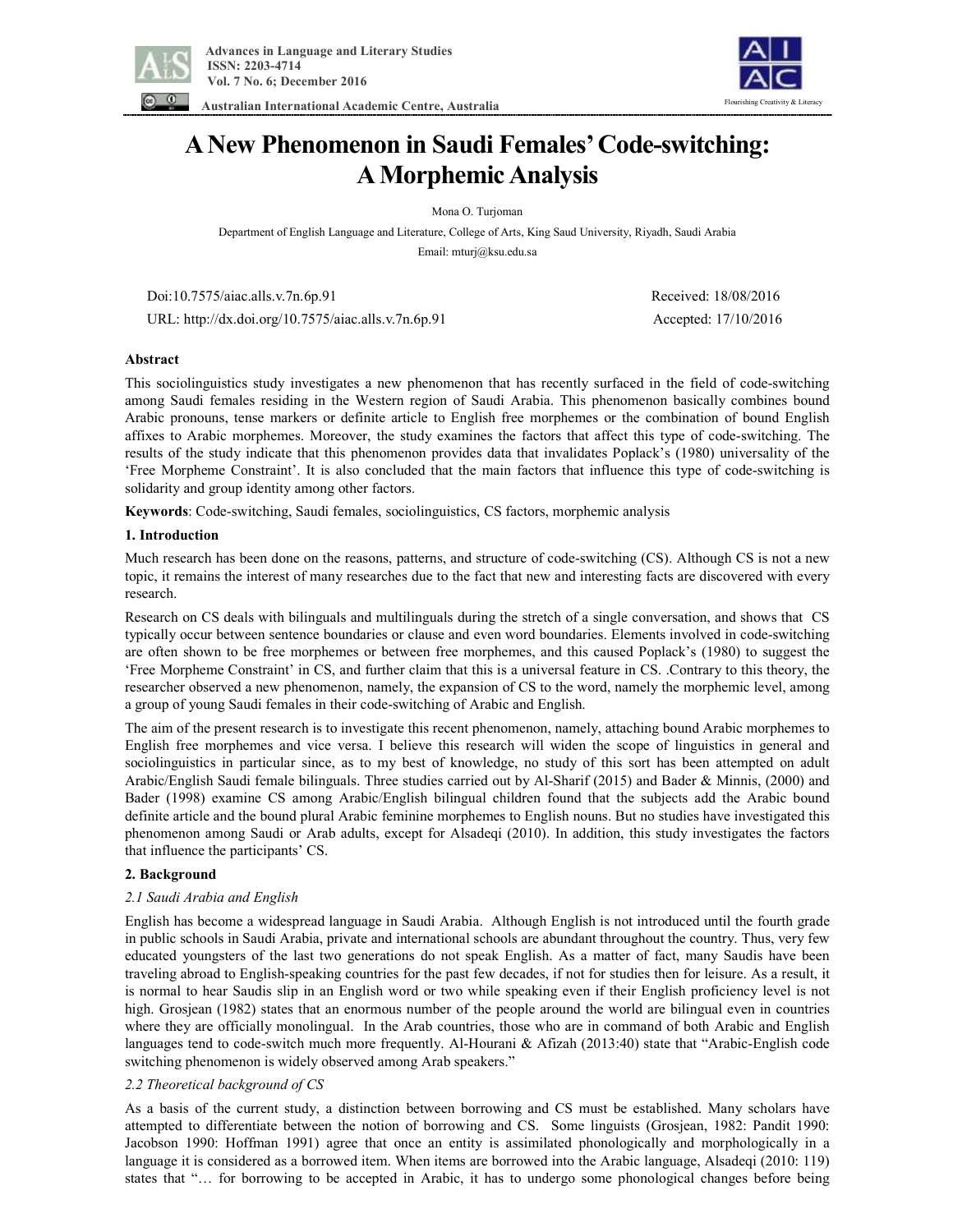integrated …." Scotton (1987) disagrees with this since she views integration to be unreliable and instead proposes frequency as a means to distinguish between the borrowing and CS. She states that borrowed forms "should be a distinguishable set from the embedded language which speakers know in some abstract sense, borrowings are available to many (or all) speakers, while embedded forms in switching are not" (p, 70). Borrowings are usually used in repeated forms and have specific lexical references, according to Mufwene  $\&$  Moshi (1993), but, if these entities are not used on a regular basis, this is considered a code-switching.

Code-switching, on the other hand, has been defined by numerous linguists. Gumperz (1982), defines code-switching as "the juxtaposition within the same speech exchange of passages of speech belonging to two different grammatical systems or subsystems...." Grosjean (1982) indicates that it is the utilization of a word, a phrase, a sentence or several sentences of more than one language in a single conversation. Milroy and Muysken (1995:7) give the following definition for code-switching, which is "the alternative use by bilinguals of two or more languages in the same conversation". Poplack (1980: 583) defines code-switching as "the alternation of two languages within a single discourse, sentence, or constituent." Bentahila and Davis (1983) indicate that CS is the "act of choosing one code rather than another must be distinguished from the act of mixing the two codes together to produce something which might itself be called a third code". For the sake of simplification, I shall refer to CS as any type of code-mixing of components from two languages within a single utterance by a single individual.

#### *2.3 Related studies on Arabic and English CS*

Some studies have looked at the factors behind CS in Arabic and English. Al-Hourani & Afizah (2013) found that among Jordanian students in Malaysia, code-switching from Arabic to English occurred when the recipients are familiar to them. Murad (2013) studied Arab practicum guides and found that they tend to switch to Hebrew mainly due to the use of technical term. Bader (2003) states that non-English foreign nationals living in Jordan code-switched to Arabic to express a sense of belonging. Abalhassan and Alshalawi (2000: 179) found that Saudi graduate students in the United States "mostly used English words inserted into Arabic matrix," an indication of the influence of native structure on the CS words. In a study of perceptions toward CS, Hussein (1999) discovered that Jordanian university students show a combination of negative and positive attitudes towards CS between Arabic and English and the most important reason why they code-switch is lack of equivalence of certain English words and expressions in Arabic. Bader (1995) stated that many factors influence CS in English. He claimed that age, sex, region and education play a major role in CS. Other factors that influence their CS is setting, topic and age.

Alkhresheh (2015) investigated whether Arab students studying in India code-switch between Arabic and English. His findings revealed that these students do code-switch between the two languages. Murad (2013) found that Arab guides (instructors) tend to code-switch to Hebrew while teaching in the occupied territory due to the technical and scientific nature of the terms and for the sake of ease. Badr (2003) found that French, Italian and Russian residents in Northern Jordan code-switch to Arabic while communicating in English or French especially when the topic dealt with greetings, local festivals or religious occasions.

Many scholars have established that CS is done in a systematic manner governed by rules and constraints (e.g. Labov 1972 and Weinreich 1953). Weinreich (1953), the pioneer of CS studies, claimed that one cannot code-switch within a sentence or if there is no change in topic. Although this may be true, it is not always the factor behind CS. This claim was challenged and proved to be invalid by different studies (Blom and Gumperz, 1972 and Poplack, 1980 among others).

#### *2.4 Free Morpheme Constraint*

In her study, Poplack (1980) introduced constraints that are imposed on the process of CS. These constraints include the 'Equivalence Constraint' and the 'Free Morpheme Constraint'. These constraints have attracted many researchers and have caused controversy in the assumption of its universality. As stated by Poplack (1980:586), the 'Equivalent Constraint' is where

"…code-switches will tend to occur at points in discourse where juxtaposition of L1 and L2 elements does not violate a syntactic rule of either language, i.e., at points around which the surface structures of the two languages map onto each other. According to this simple constraint, a switch is inhibited from occurring within a constituent generated by a rule from one language which is not shared by the other."

Later studies have proved the violation of such a constraint and the invalidity of its universality (Ene 2011, Redouane, 2005, Badr, 2003, among others).

 The current study focuses only on Poplack's (1980: 589) 'Free Morpheme Constraint' which states that "Codes may be switched after any constituent in discourse provided that the constituent is not a bound morpheme". A year later, Sankoff & Poplack (1981:5) adjusted the 'Free Morpheme Constraint' by explicitly stating the prohibition of CS "between a bound morpheme and a lexical form unless the latter has been phonologically integrated into the language of the bound morpheme." The present study challenges this theory with a new phenomenon in Saudi female CS through the investigation of the universality of the 'Free Morpheme Constraint' by testing it against the data at hand.

Research on CS usually distinguishes between two types of CS, namely, inter-sentential and intra-sentential CS, the former being the easier to identify since it occurs between sentence boundaries at the sentence level and involves the use of two languages. The latter refers to the alternation of two or more languages between major constituent boundaries such as words or phrases. This type of CS is complex and requires morphological as well as syntactic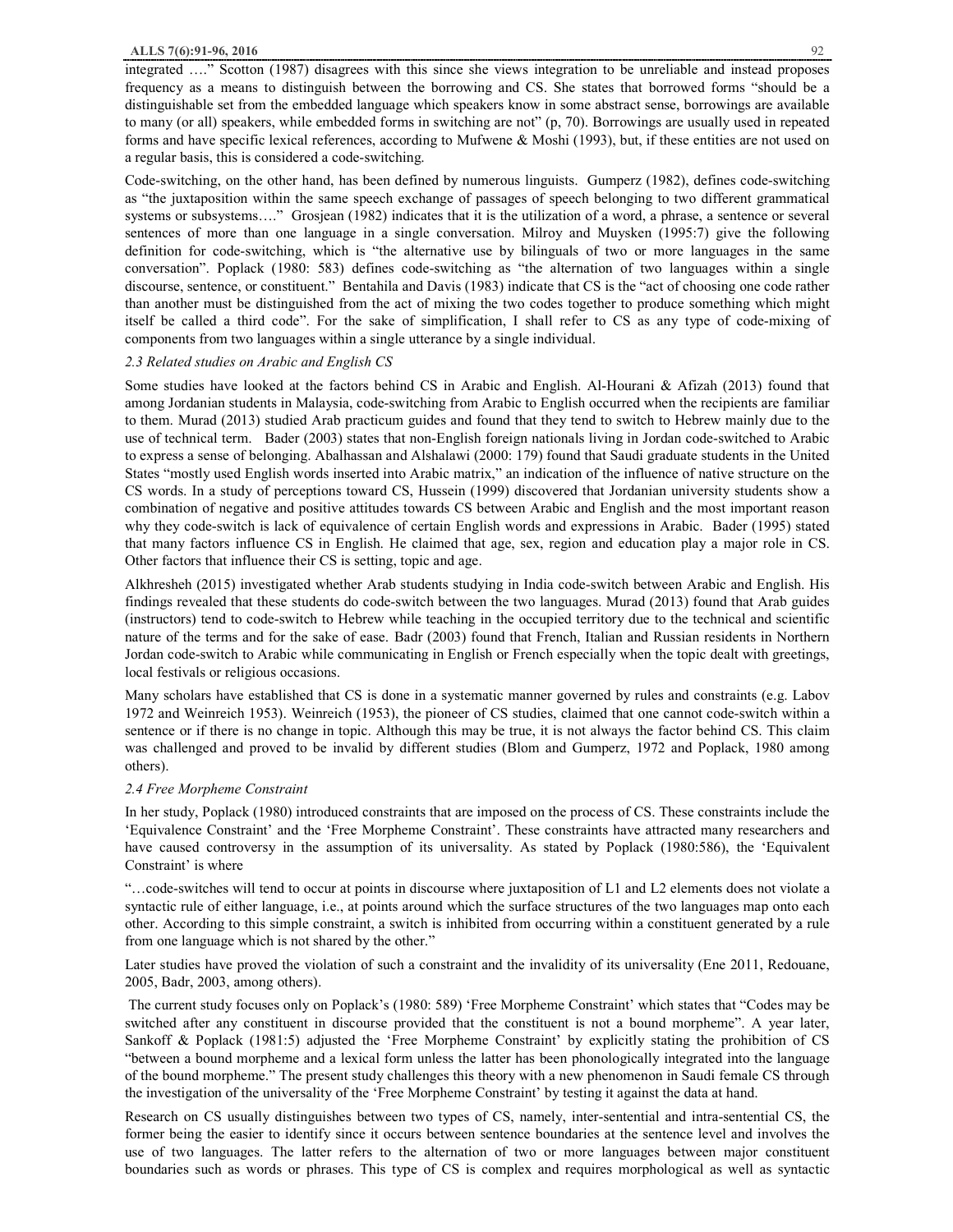analyses. Since the main focus of this study is to argue against the universality of Poplack's (1980) 'Free Morpheme Constraint' among Saudis, we will be dealing with intra-sentential CS.

## **3. Method and Data Collection**

## *3.1 Recordings*

Data were collected during a number of the weekly social gatherings among the participants. A total of three hours of naturally occurring conversation were recorded after receiving the participants' consent. The fragments chosen for the study formed a small specific sample of instances of CS of the interest to the current study. Personal interviews were also conducted with the participants to clarify the factors that influence the use of this new phenomenon in CS. A chart was then set to illustrate the most frequent factors.

The data recorded were transcribed phonetically and clear morphemic features were identified with the literal translation. The data were analyzed thoroughly in the light of Poplack's 'Free Morpheme Constraint'.

## *3.2 Interviews*

Each of the participants was interviewed individually as to avoid influence of opinion. The main purpose of the interview was to investigate their opinion as to what factors influence CS. Participants were given a list of factors and were asked to choose the ones they thought were the most influential and to what degree in their choice to code-switch. Participants were also asked if they wanted to add to the list of factors. The percentage of each factor chosen was then place in a bar chart.

## *3.3 Participants*

The participants of the current study were eight Saudi females between the ages of 23 and 27. All eight participants have been good friends since childhood. They all studied in private schools in Jeddah. Some of them went to the same schools. They all graduated from university and although their first language is Arabic, they are fluent in English and are thus considered bilingual. So, basically they all have similar educational backgrounds. One of the participants is the researcher's niece and this made the process of date collection and interviews feasible.

## **4. Results and analysis**

## *4.1 Evidence against the universality of Poplack's 'Free Morpheme Constrain*t'

The results were analyzed against Poplack's 'Free Morpheme Constraint'. The examples clearly illustrate the phenomenon at hand. All eight participants contributed to some type of CS, but only a few examples are included for illustration. Through the process of analysis, it was realized that there are two main types of CS that were used by the participants at the morphemic level.

#### 4.1.1 Arabic/English morphemes

In this part, we see the use of English bound morphemes with Arabic free morphemes, as shown in the following example.

1- ʃuf-ti fustan-ha? **It was un**-tˤabi:ʕi. See-you dress-her? **It was un**-normal Did you see her dress? **It was un-**realistic (out of this world)

In example (1), the participant asks a rhetorical question in Arabic and immediately answers it in English. However, just before she finishes her answer, she concludes her utterance with an Arabic free morpheme. This Arabic noun 'tˤabi:ʕi' meaning 'normal' is attached to the English bound morpheme {un-}. In Arabic, a bound morpheme is permitted to be attached to a noun. Although in English it is typical to attach a bound morpheme to a noun, the bound morpheme {un-} is not the appropriate prefix to be attached to the noun 'normal' in English, if the speaker were to continue in English instead of attaching the Arabic word. During the interview with the participant who produced this utterance, it was clear that she was completely aware of the process of the morpheme {ab-} in 'abnormal' but she also realizes that adding the prefix {un-} would be phonologically easier to produce. This type of CS obviously violates the 'Free Morpheme Constraint' which states that CS only occurs between free morphemes, and not bound morphemes. More examples are given below to further illustrate the point.

2- **Can you believe it?** Ma: ʔaʕtǝzr-ǝt! Iħsa:s-**less! Can you believe it?** Not apologize-she! Feeling-**less**! **Can you believe it?** She didn't apologize! Insensitive!

In example (2), the speaker uses an Arabic noun and attaches the English bound suffix {-less} to it. Arabic prohibits the use of a bound morpheme with nouns, except for the bound pronouns, whereas English allows it. The CS between the two languages highlights this new rising phenomenon in the trend of code switching. The participant expressed her awareness of this restriction but used it anyway. She argued that her friends knew exactly what she meant to say.

3- **She has been** kul mǝka:n. sǝfǝr-ha ħudu:d-**less**. **She has been** every place. Travel-her limits-**less. She has been** everywhere. Her travels are limit**less** (unlimited**)**.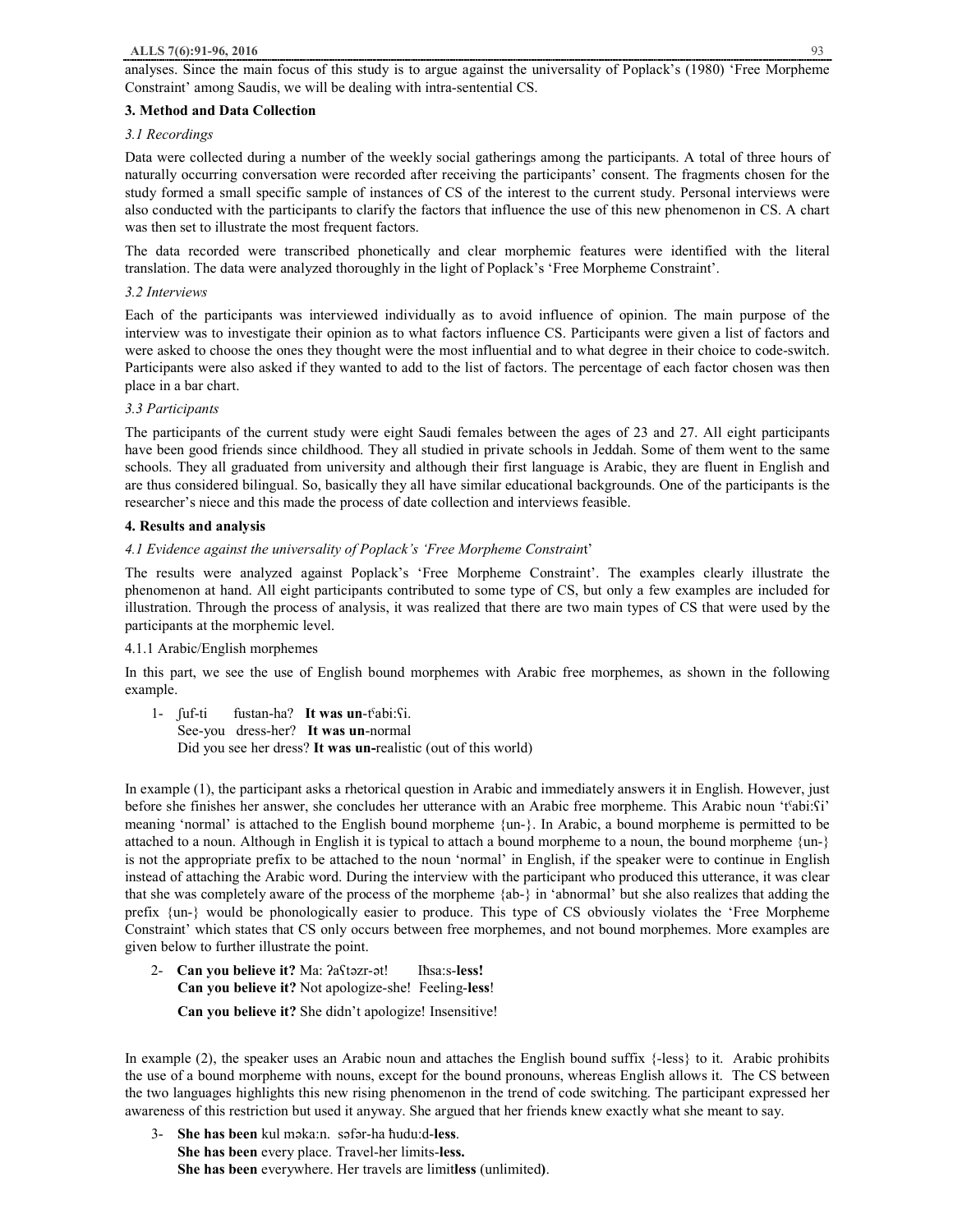This example is similar to example  $(2)$  in the sense that the speaker attaches the English bound morpheme  $\{-less\}$ Arabic noun 'ħudu:d' but differs in that this word is a plural noun. So again we have the addition of two morphemes to the stem 'ħad' (limit), the Arabic plural, which is a complicated process to achieve the outcome 'ħudu:d', and the attachment of the English bound morpheme {-less}. The outcome is a complicated morpheme that seems to express what the speaker is trying to say more accurately than if she had chosen to use either Arabic or English completely.

#### 4.1.2 English/Arabic morphemes

In this part, we show the analysis of the use of Arabic bound morphemes with English free morphemes, as in the following examples.

- 4- **Look**-aha ka:n xura:fi fi-l-**party**.
	- **Look**-her was fabulous in the **party**.

Her **look** (style) was fabulous at the **party**.

In Arabic, it is normal to attach a bound personal pronoun morpheme to a noun. However, we do not find this in English since English pronouns are free morphemes. But what is of interest here in that the participant who uttered example (4) starts with the English morpheme 'look' but attaches a bound Arabic third person pronoun suffix to the word. In English there are no bound pronouns, yet the speaker applies the Arabic third person bound pronoun to the English noun 'look'. The participant also attaches the definite bound Arabic prefix to the English morpheme 'party'. Both examples violate the structural rules of English, but code-switching occurs due to the syntactic possibility of the Arabic bound morphemes. Code now appears to include bound morphemes as elements that can be code-switched between Arab speakers of English.

5- A-**wonder** eiʃ ħǝ-tilbǝs fi-l-**wedding**. I **wonder** what will-she-wear in-the-**wedding**. I **wonder** what she will wear at the **wedding**.

In example (5), the speaker attaches the Arabic bound first person pronoun prefix to the English word 'wonder', a structure that is allowed in Arabic but not English. This phenomenon has not been reported in any of the studies I have looked at on Arabic/English CS. As in example (4), the speaker goes on to bind the Arabic definite article to the English noun 'wedding'. This is a type of CS which has been reported to be used among Arabic/English adult bilinguals (Alsadeqi, 2010) and Arabic/English bilingual children (Al-Sharif, 2015; Bader & Minnis, 2000; Bader,1998).

6- ħǝ-a-**check with her** wǝ ʔagu:l-lik.

Will-I-**check with her** and I-say to-you.

I'll **check with her** and let you know.

The first word in example (6) shows an interesting combination of CS. The English free morpheme 'check' has two Arabic bound prefixes attached to it. The first one is the future tense bound Arabic letter {ħǝ-} which is followed by the Arabic prefix first person pronoun  $\{-a-\}$ . The tense marker  $\{\hbar$ α- $\}$  is only used in colloquial Arabic and is not used in Modern Standard Arabic. In regards to the Arabic bound personal pronouns, they are immediately bound to Arabic nouns in both colloquial Arabic and Modern Standard Arabic. Therefore, the tense marker has to precede the pronoun. This was the only example of its kind from the data of the study. However, it provides further evidence of the codeswitching of bound morphemes and not just free morphemes.

- 7- Ye-**tension** kul elli **around him**.
	- He-**tension** all that **around him**.
	- He spreads **tension** to all those **around him**.

In example (7), the speaker attaches the Arabic bound third person pronoun {Ye-} to the English free morpheme 'tension' again violating the free morpheme constraint since it is a structure that is allowed in Arabic but not in English.

Through the process of analysis, it is obvious that there is a new CS phenomenon that is rising among Saudi females, in Jeddah in particular. The main finding this study is the use of either Arabic free morphemes with English bound affixes or the use of English free morphemes with Arabic bound morphemes by the Saudi participants even though the structure of either usage is allowed in one language but not the other. This clearly violates the universality of the 'Free Morpheme Constraint' proposed by Poplack (1980), which states that CS does not occur between a bound morpheme and a lexical form unless there is phonological integration. The examples do not show any form of phonological integration of either the switched bound morphemes or free words of the respective languages.

*4.2 Factors that influence CS*In regards to the factors that influence CS, the interviews with the participants on revealed information that is illustrated in the following chart: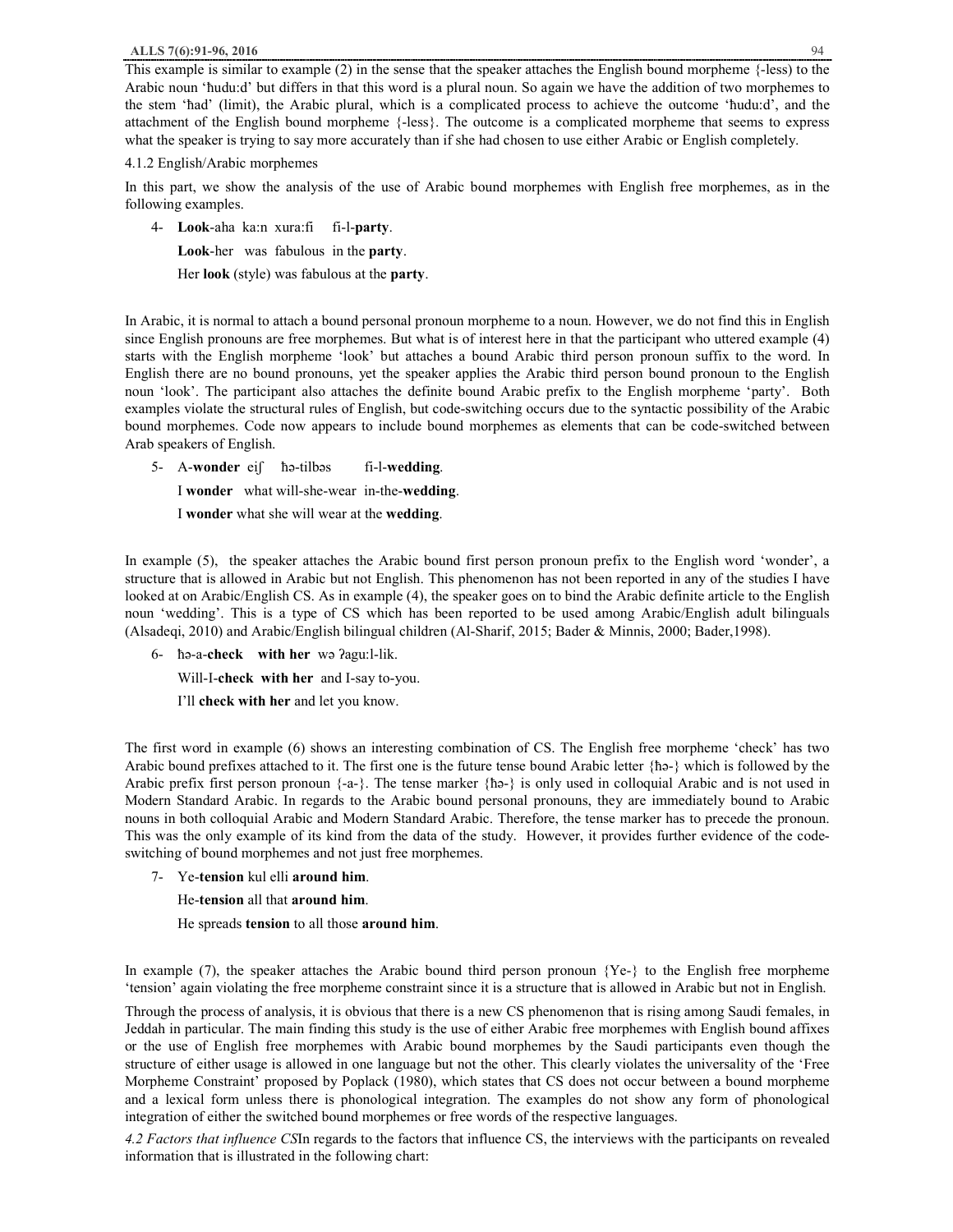

Figure 1. Factors that influence CS

It is noticeable from Figure (1) that all participants (100%) agreed that they code-switch to express solidarity and group identity since such CS only occurs among close friends. Since the participants were long life friends, it is no surprise that they indicated this answer, as a way to express their relationship and show solidarity. The participants also felt that their group was unique and that this type of CS gave them a sense of identity. Seven of them (87.5%) were strongly convinced that this phenomenon is age specific. They also believed that neither the older generation nor the younger age groups use this type of CS. Six out of the eight participants (75%) found that CS is more expressive than just using one language. Five of them (62.5%) subjects believed that CS is prestigious. They noticed that when they used this type of CS in public, they sometimes unintentionally attracted the attention of bystanders. Half of the group (50%) admitted that they like to show off their skill of CS when they are in public. Only three of the participants (37%) considered the topic of a conversation has an influence on their CS.

#### **5. Discussion**

It seems that studies in CS is in constant discovery of new phenomena. The participants of the study were between the ages of 23 and 27 and share similar backgrounds. The fact that they are good friends allows them to code-switch knowing fully well that they will be easily understood without any room for confusion or misunderstandings. The conversation recorded has ample data of CS although it is only a three hour recording of three different gatherings of the same participants to insure that the participants do actually code-switch consistently when they meet.

From the examples of CS presented in this study, it appears that the participants not only code-switched free morphemes, but also bound morphemes. The results suggest that code-switching incorporates the structural rules of one language into another; hence, structural constraints are violated for the ease of communication. Bound morphemes of both Arabic and English were found to be switched in the data. Arabic bound morphemes were switched and attached to English free morphemes, and English bound morphemes to Arabic free morphemes. There is violation in the English structural rules, but none for Arabic. The bound morphemes adhered nicely to Arabic syntax. Nonetheless, this CS process violates Poplack's (1980) 'Free Morpheme Constraint' which does not permit CS on the bound morpheme level.

The switched bound morpheme also cannot be seen as borrowing, because what is switched is not permanent. They do not attach to only particular words. In addition, borrowing involves lexical items and not bound morphemes. Also, the speakers were at ease in switching bound morphemes only with close friends in a casual conversation, as shown in the analysis.

## **6. Conclusion**

This study was conducted to explore CS, among Saudi females, particularly in Jeddah. The finding shows the rising trend of a new phenomenon in CS which is the attaching of English bound affixes to free Arabic morphemes, as well as, attaching Arabic bound morphemes to English free morphemes. This new phenomenon involves CS on the word level. This concept clearly shows that the universality of Poplack's (1980) 'Free Morpheme Constraint' requires rethinking, as bound morphemes do get code-switched in the speech of the Saudi bilinguals in the study. The current study supports the results of several other studies that have also proven the invalidity of Poplack's universal claim (e.g., Ene 2011 of Romanian-English CS, Alsadeqi 2010 of integrating English words into Arabic, Redouane 2005 on Moroccan Arabic-French CS, Badr 2003 on the CS of foreign nationals of Arabic/English CS and Bader & Minnis' 2000 study of an Arabic/English bilingual child, among others). Further, the participants indicated that the main reasons they codeswitched are solidarity and group identity, among other factors.

This phenomenon is worth further research to investigate code-switching behaviors, particularly among speakers of Arabic, and factors that cause the switching of bound morphemes, other than those presented in the individual interviews. It would also be interesting to see if natural data show otherwise among male and female subjects of any age